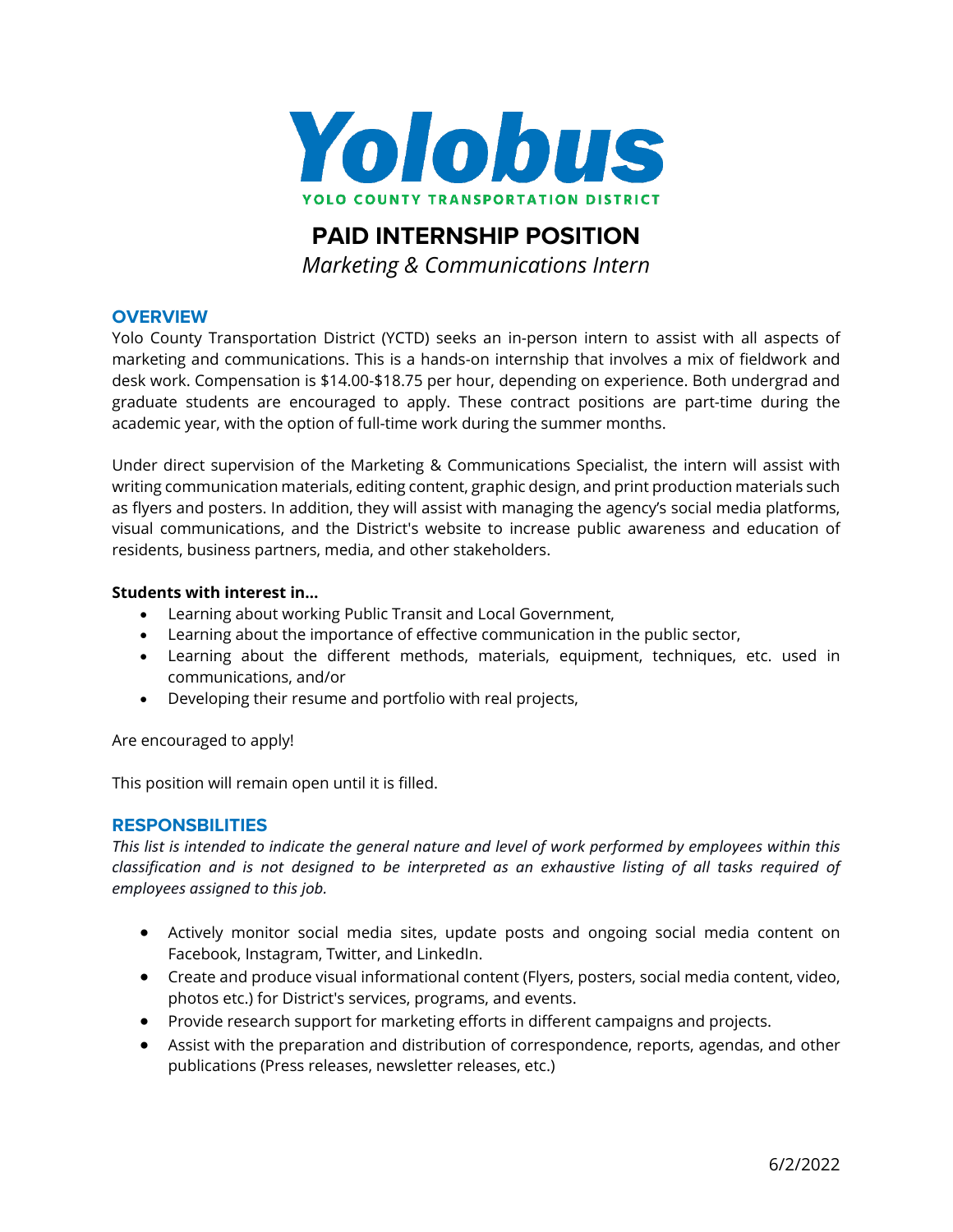#### **QUALIFICATIONS**

Applicants must be currently enrolled in an accredited college/university majoring in one or more of the following areas: public relations, marketing, communications, journalism, visual arts/design, graphic art/design, or related fields; or are a recent graduate who completed their degree in one of the above fields of study.

### **HOW TO APPLY**

To apply, please submit your resume, cover letter and writing sample via mail, fax or email to:

**Mailing Address:** Mimi Koh Yolo County Transportation District 350 Industrial Way Woodland, CA 95776

**Email:** [MKoh](mailto:MKoh@yctd.org)[@yctd.org](mailto:MKoh@yctd.org) **Fax:** (530) 661-1732

## **ADDITIONAL INFORMATION**

The position is an independent contractor. Free Yolobus bus pass provided during internship. Mileage reimbursement provided, excluding commute. Refer to separate attachment for wage rates. Remote work may be available depending on projects, however, not guarantee.

YCTD is an Equal Opportunity Employer. Women, people of color and LGBTQ+ individuals are strongly encouraged to apply.